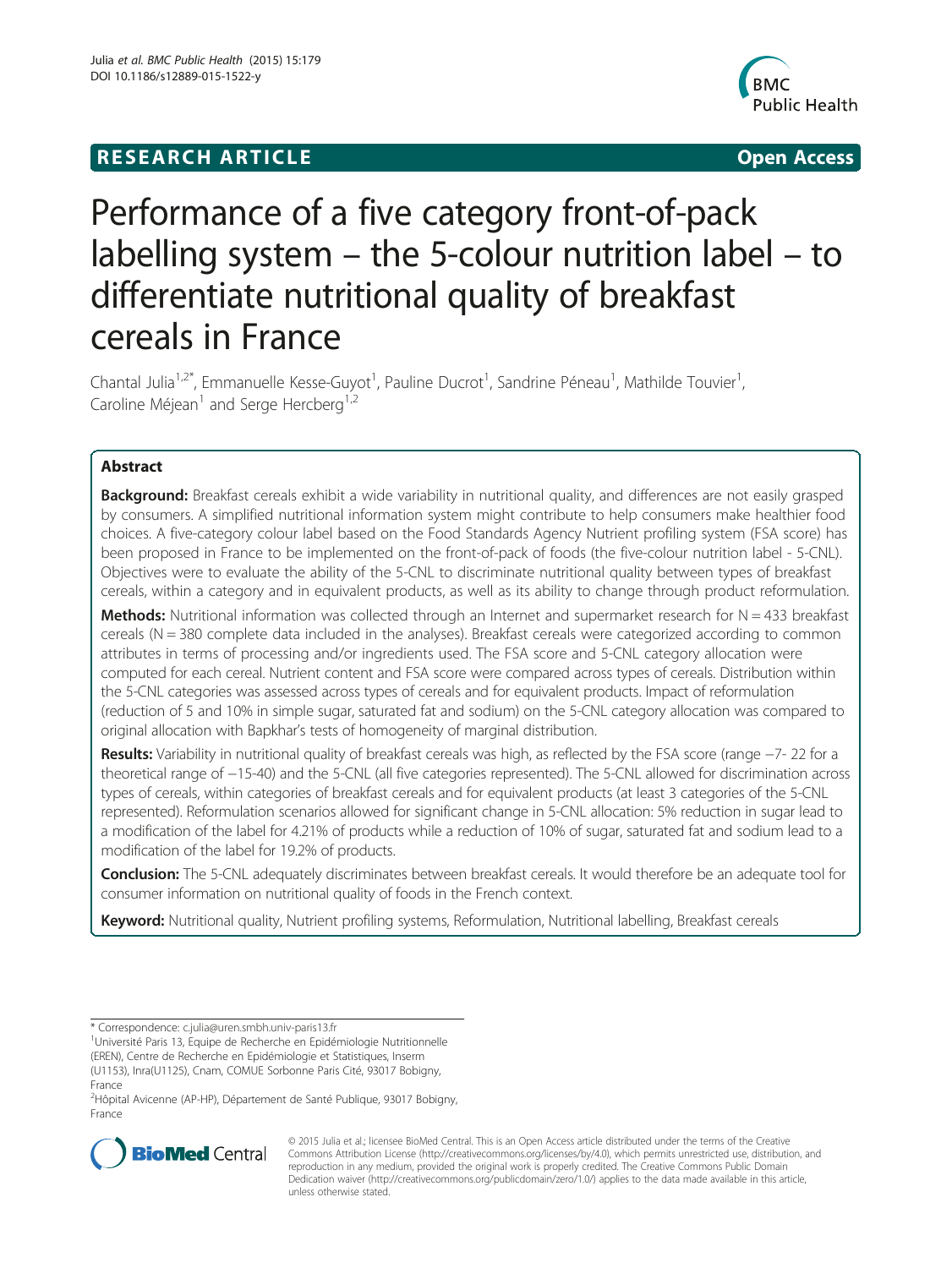#### Background

In France, 75.2% of children and 84.9% of adults systematically have breakfast [\[1,2](#page-7-0)]. Moreover, 16.8% of adults and 60.4% of children are breakfast cereals consumers [[1,2\]](#page-7-0). Breakfast cereals are therefore significant contributors to daily energy and nutrient intake [[3-](#page-7-0)[7\]](#page-8-0).

However, nutritional quality of breakfast cereals is variable [\[8](#page-8-0)-[10\]](#page-8-0). They can be considered as highly processed [\[11](#page-8-0)], and those marketed to children have regularly been found to have higher contents in sugar than those marketed for adults [\[12\]](#page-8-0). Given current knowledge as to content in sugar of breakfast cereals, parents are cautioned against excessive intake of sweet cereals for children [\[13\]](#page-8-0). However, currently no specific mean is given as how to distinguish 'sweet' cereals from healthier choices. Available information to do so currently includes advertisement or nutritional labelling on food packages [\[14](#page-8-0)].

Current legislation in the EU regulates nutritional labelling, with mandatory information on content (per 100 g) in energy, carbohydrates, simple sugars, fat, saturated fat, proteins and sodium, and fibres as optional [[15\]](#page-8-0). Nutritional values are given at the back of every package, but are regarded as difficult to understand, especially for subjects with low educational level [\[16,17](#page-8-0)]. To help consumer information, a voluntary complementary nutritional information label can be added at the front-of-pack [\[15\]](#page-8-0). Some manufacturers have already developed their own, often giving information on content in several nutrients (energy, sugars, saturated fat an sodium), based on the percentage of Guidelines for Daily Amounts (GDA). However, no single simplified format has been implemented in France [\[18](#page-8-0)]. The EU regulation leaves the possibility for each European country to develop its own nutritional information label, and to apply this single format to the entire food supply [[15\]](#page-8-0). Nutrient profiling systems can be viewed as potential support tools for such a simplified nutritional information label. They aim at positioning individual foodstuffs based on their nutritional characteristics [\[19](#page-8-0)-[21](#page-8-0)], by giving a general assessment of the 'nutritional quality' of a given food or beverage, taking into account current knowledge in nutrition and health relationships.

Multiple nutrient profiling systems have been developed in the world [[19](#page-8-0),[20](#page-8-0),[22](#page-8-0)], with varying degrees of validity [[23](#page-8-0)-[29\]](#page-8-0). They usually take into account content in energy, macronutrients and micronutrients of foods, balancing between 'unhealthy' components (such as saturated fat or added sugar) and 'healthy' components (such as vitamins and minerals). Computation leads to a single global score of the nutritional quality of the food. Subsequently, the score can be used either as a continuous score, or as categorical. Cut-offs need then to be defined, which can lead to dichotomous 'healthy' and 'less healthy' foods, or to multiple categories. Among nutrient

profiling systems having been developed in Europe, some are currently in use for food labeling (namely the Green Keyhole [[30](#page-8-0)] and Choices [[31\]](#page-8-0)) or for regulation of advertising to children (the Food Standards Agency (FSA) nutrient profiling system [[23,32,33\]](#page-8-0)). One the most scientifically validated nutrient profiling systems in the European context is the FSA nutrient profiling system [[23](#page-8-0),[32](#page-8-0),[33](#page-8-0)].

Public health authorities in France are currently examining the opportunity of introducing a comprehensive and simplified nutritional information label on foodstuff, based on the FSA score and including five different categories of nutritional quality [\[34\]](#page-8-0). The adoption of a simplified nutrition label is the object of a law, which should be reviewed by the Parliament in the first semester of 2015. This simplified nutritional information system would appear on the front-of-package of every foodstuff and would be colour-coded with five colours from 'green' (highest nutritional quality) to 'red' (lowest nutritional quality). The five categories would be presented in the form of a chain of five discs of the different colours (Green/yellow/orange/pink/red), with a larger disc representing the nutritional quality of the product (see Additional file [1:](#page-7-0) Table S1). Corresponding letters from A to E would be added in each disc.

Recent research data tends to confirm the possible use of the FSA score in a five-category classification of foods [[35\]](#page-8-0), however, data on application of such a scheme to the actual food supply in France is inexistent.

Our objective was to investigate the ability of a fivecategory system for nutritional information to discriminate nutritional quality of foodstuffs in the French context. Breakfast cereals were used as an exemplary case for this system. Performance was investigated according to the objectives formulated for the nutritional information label: 1) Discrimination between categories of cereals and within a category of cereals; 2) Discrimination between apparently equivalent products and 3) Potential change in the label category according to reformulation scenarios.

# Methods

# Data collection

Nutritional information on breakfast cereals was collected by trained dieticians from Internet websites from April,  $1<sup>st</sup>$ , 2014 to October  $1<sup>st</sup>$ , 2014. Corporate brand sites, online supermarkets and consumers' nutritional information websites were visited. Data collection was completed with an additional supermarket research from three different sites in Paris, representing three major food retailers (Simply (Auchan chain), Casino, Carrefour). Some common references from supermarkets and Internet websites were checked for consistency, and duplicates were removed. Supermarket data was used mainly to complete nutritional information from websites.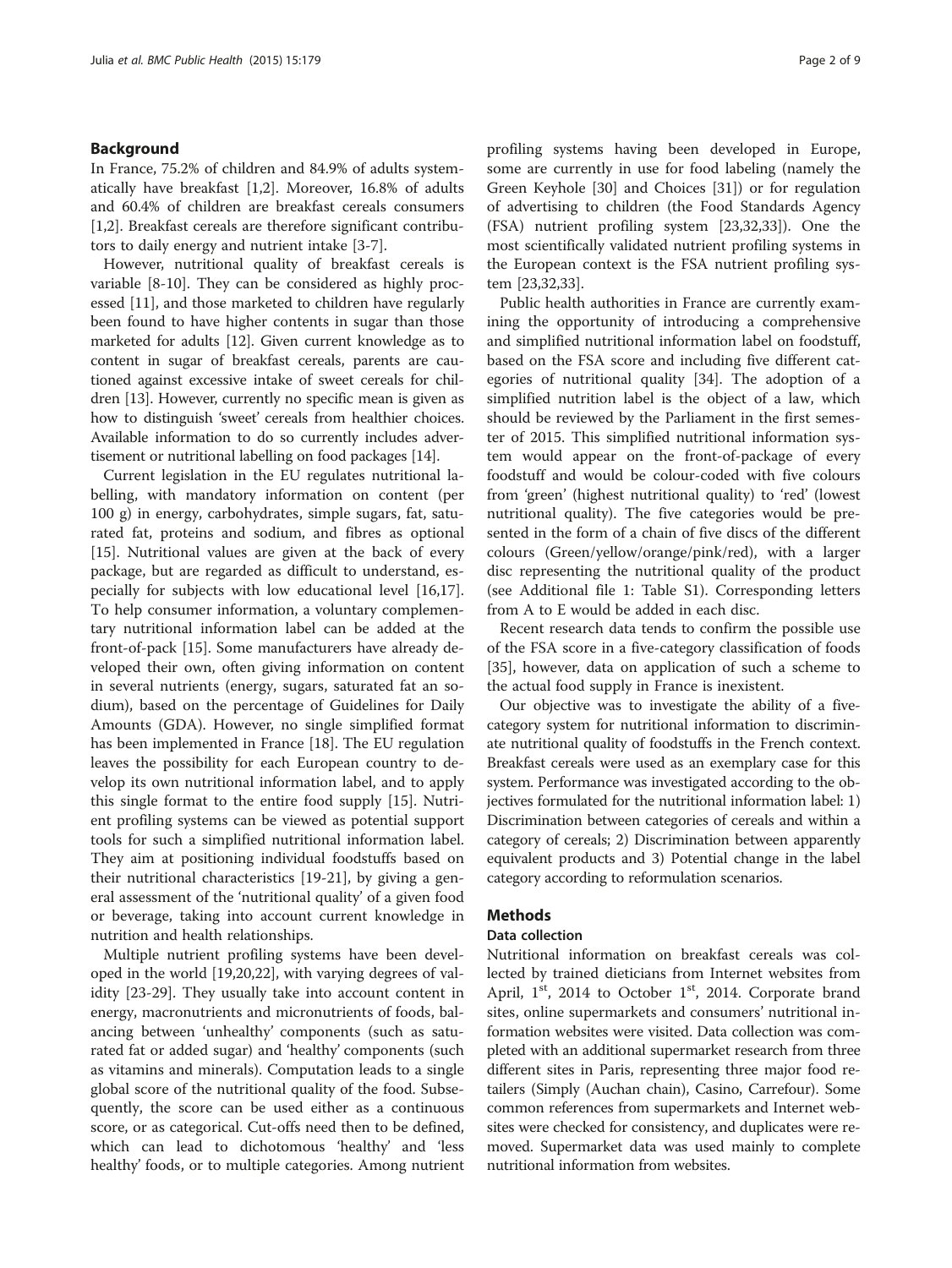For each product, brand name, commercial product name and nutrition labelling information at the back of the package were recorded. Energy per 100 g was recalculated from information on content in carbohydrate, fat and proteins.

Internet research obtained nutritional data for 402 references (327 with complete nutritional data for the computation of the FSA score and 75 with incomplete data). Additional supermarket data collection retrieved complete nutritional information for 22 existing Internet references and added 31 complete references. A total of 380 (87.8% of total sample) references with complete nutritional data were used in the analyses.

#### Classification of products

Breakfast cereals were classified according to the type of cereals, taking into account common attributes in terms of processing and/or ingredients used. Classification was made using product name and allegation, as follows: chocolate-flavoured cereals (e.g. chocolate flavoured wheat flakes, Nestle's Chocapic®), honey/caramel cereals (e.g. honey puffed wheat cereals, Kellogg's Honey Smacks®), light cereals (e.g. cereals marketed for dieting subjects and/or whole-grain cereals, Kellogg's Special K®), muesli flakes (e.g. mixed granola including rolled cereals such as oats, cornflakes, wheat or rye flakes, Kellogg's Granola®), crunchy mueslis (e.g. mueslis with an additional bakery process, Jordan's Country Crisps®), oat flakes (e.g. Quaker's Oat Flakes<sup>®</sup>), cornflakes/other plain cereals (e.g. Kellogg's Cornflakes®), fibre-rich flakes (e.g. cereals marketing their richness in fibres, All Bran®), whole wheat cereals (bite-size, e.g. Weetabix®) and filled cereals (bite-size cereals filled with chocolate, Kellogg's Krave®). Classification used was similar to the one used by the French Observatory of Food Quality (OQALI), for comparison purposes [\[9](#page-8-0)]. Whenever possible, matching products from different brands were identified for each type of cereals, taking into account description of the product and final aspect (e.g. chocolate flavoured wheat flakes, similar to Kellogg's Chocapic<sup>®</sup>). These products are hereafter termed 'equivalent products'. Classification according to type of brand included three categories: national brands, store brands and discount brands. Organic and regular products were also identified.

#### Nutrient profiling system and labelling category allocation

For each product, the FSA score was computed taking into account nutrient content for 100 g. It allocates positive points  $(0-10)$  for content in energy  $(KJ)$ , total sugar (g), saturated fatty acids (g) and sodium (mg). Negative points (0–5) are allocated to content in fruits, vegetables and nuts, fibers and proteins. Final score is based on a discrete continuous scale from −15 (most healthy) to +40 (less healthy) (see Additional file [1](#page-7-0): Table S1).

Products were then classified in five categories. The statistical quintiles of the FSA score observed in the nutritional composition database of the Nutrinet-santé study were used as cut-offs [[35\]](#page-8-0). This published database reflects foods usually consumed in the French diet. These categories were used to define the nutritional information labelling, as the following colours [\[35](#page-8-0)]: 'Green' (−15 to −2), 'Yellow' (−1 to 3), 'Orange' (4 to 11), 'Pink' (12 to 16) and 'Red' (17 and above). This categorization is hereafter termed Five-colour nutritional information label or '5-CNL' (see Additional file [1](#page-7-0): Table S1). Products were also categorized taking into account the British OfCom cut-off for 'Healthy' and 'Less healthy' foods (FSA score ≤4 for 'Healthy' and >4 for 'Less healthy' foods) [\[36,37](#page-8-0)].

#### Statistical analysis

Median and interquartile range (IQR) of the nutrients accounted for in the score (energy, simple sugars, saturated fat, sodium, proteins and fibres), total fat and carbohydrates and total FSA score were compared across types of cereals, using the non-parametric Kruskall-Wallis tests. The 5-CNL categorization was compared across types of cereals by a chi-square test. Discriminating performance of the 5-CNL within types of cereals and for equivalent products (whenever more than 10 products were considered equivalent) was assessed. Number of categories represented within each type of cereals and for equivalent products was considered as indicators of discriminating performance of the 5-CNL. Discriminating performance was deemed high if at least three categories were represented.

Reformulation scenarios included reductions by 5 or 10% for sugar, saturated fat and sodium, respectively, both alone and in combination. Reformulation scenarios were chosen based on observed reformulation objectives made by manufacturers in the framework of the PNNS [[38,39\]](#page-8-0). The impact of such reformulation on the 5-CNL was compared with original composition with Bapkhar's tests of homogeneity of marginal distribution.

All tests were two-sided and a P value < 0.05 was considered significant. Statistical analyses were performed using SAS® software (9.3 version, Cary, NC, USA).

#### Results

The most represented type was crunchy mueslis ( $N = 99$ , 26.1% of total), followed by chocolate-flavoured cereals  $(N = 89, 23.4\%)$  of total), light cereals  $(N = 60, 15.8\%)$  of total), filled cereals ( $N = 40$ , 10.5% of total) and honey/ caramel sweet cereals ( $N = 35$ , 9.2% of total) (Table [1](#page-3-0)).

Nutritional content across types of cereals exhibited high variability for all nutrients, but more particularly for simple sugars  $(P < 0.001$  across all categories), sodium ( $P < 0.001$  across all categories) and saturated fat (P < 0.001 across all categories) (Table [2\)](#page-4-0).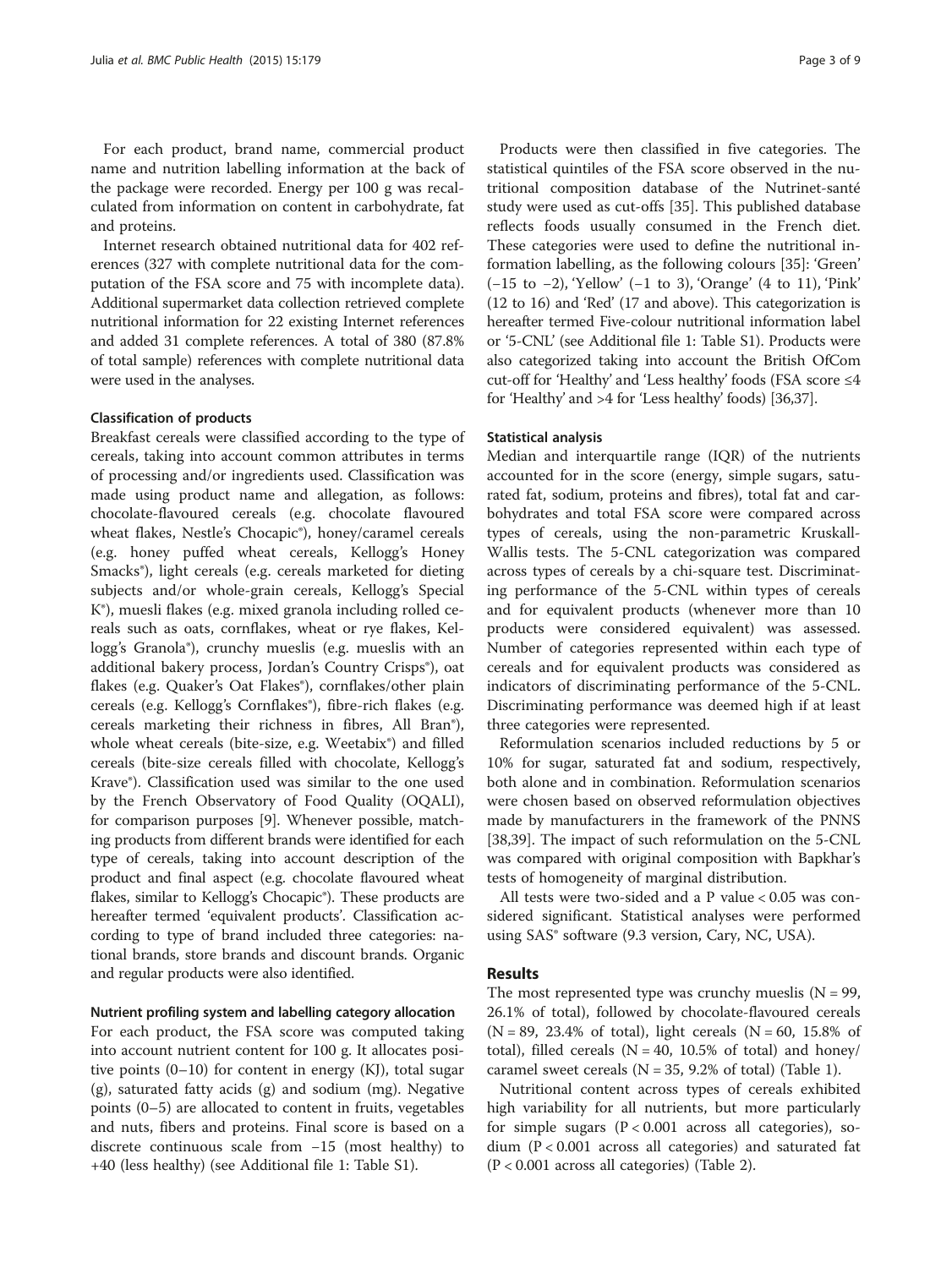|                                | N   | $\frac{0}{0}$ |
|--------------------------------|-----|---------------|
| Type of cereals                |     |               |
| Crunchy muesli                 | 99  | 26.05         |
| Chocolate-flavoured cereals    | 89  | 23.42         |
| Light cereals                  | 60  | 15.79         |
| Filled cereals                 | 40  | 10.53         |
| Honey/caramel sweet cereals    | 35  | 9.21          |
| Cornflakes/other plain cereals | 20  | 5.26          |
| Muesli flakes                  | 14  | 3.68          |
| Oat flakes                     | 12  | 3.16          |
| Fibre-rich flakes              | 11  | 2.89          |
| Type of brands                 |     |               |
| Store brands                   | 179 | 47.11         |
| Discount brands                | 27  | 7.11          |
| National brands                | 174 | 45.79         |
| Regular/Organic                |     |               |
| Organic                        | 110 | 28.95         |
| Regular                        | 270 | 71.05         |
| Ofcom category                 |     |               |
| Healthy (FSA score $\lt$ =4)   | 80  | 21.05         |
| Less healthy (FSA score $>$ 4) | 300 | 78.95         |

<span id="page-3-0"></span>Table 1 Characteristics of the sample of breakfast cereals in the French market,  $2014 (N = 380)$ 

Overall, for breakfast cereals, FSA score ranged from −7 (most healthy, for a fruit muesli flake) to 22 (least healthy, for a chocolate filled cereal). FSA score was highest for filled cereals (median score  $12$  (IOR = 10;15) and lowest for muesli flakes (median score  $-3.5$  (IQR = 5;-2), P < 0.001 across all categories) (Table [2](#page-4-0)). Types of breakfast cereals significantly differed in their 5-CNL allocation: the majority of muesli flakes and oat flakes were categorized as 'Green', while the majority of chocolate-flavoured cereals and light cereals were categorized as 'Orange' (Table [3](#page-4-0)). For crunchy mueslis and filled cereals, some products were even categorized as 'Red' (Table [3](#page-4-0)). Variability within types was the most important for crunchy mueslis, corn flakes/other plain cereals and was relatively low for chocolate-flavoured cereal and muesli flakes (Figure [1\)](#page-5-0). All types of cereals were distributed in three or more categories of the 5-CNLshowing high discriminating performance of the system (Table [3](#page-4-0) and Figure [1\)](#page-5-0). Variability in 5-CNL was also important in equivalent products, as all products were distributed in at least three categories, and even five categories for chocolate crunchy mueslis (Table [4](#page-5-0)).

Reformulation scenarios lead to significant modifications in the 5-CNL allocation (Table [5\)](#page-6-0). Reduction in sugar lead to the most significant modifications (4.21% change in 5-CNL for 5% reduction in sugar alone,  $P =$ 

0.002) (Table [5](#page-6-0)). Reduction by 10% for sugar, saturated fat and sodium combined lead to 19.2% of change in the 5-CNL categorization (Table [5](#page-6-0)).

#### **Discussion**

Our results show that through the example of breakfast cereals, a five-category nutritional information label (the 5-CNL) based on the FSA nutrient profiling system displays high performance to discriminate nutritional quality across types of breakfast cereals, within a category of breakfast cereals, within equivalent products. Moreover, reformulation would allow significant modifications in 5-CNL category allocation.

Our study used breakfast cereals as an exemplary case for the application of the 5-CNL in the actual French market. However, data suggests that nutritional variability in most groups of foods is very large, and that our results would be reproducible in the French market at large [[35](#page-8-0)].

One of the strengths of our study is the high number of data collected. Our database included 427 products, though all did not have complete information. As a comparison, the French OQALI database included 449 products in 2011, corresponding to 74.6% of the market in volume [\[40](#page-8-0)]. However, public OQALI data do not contain information on specific products, therefore not allowing for a direct comparison between apparently equivalent product, as we did. Although we did not collect data on market volume share, a high degree of overlap between the two databases can be expected, and our data could therefore be considered as representative of the whole breakfast cereals market in France.

Our study is subject to some limitations. First, the majority of data were collected through Internet search. While company websites gave reliable and complete information for the majority of their products, information was less detailed for other types of brands. Moreover, while we have been able to check consistency for some common references in both Internet and supermarket search, we were not able to test reliability of web sources, or thoroughly compare web to supermarket sources, and some data might have been incorrect. However, data collection was performed by trained dieticians, who were able to identify implausible nutritional data. Second, we were not able to take into account market share of each product, which would have strengthened our analyses concerning the impact of reformulation. Third, we limited our analyses on breakfast cereals only as an exemplary case of the application of the FSA score to foods. A more generalized investigation of food products currently on the French market would allow for the drawing of more definite conclusions as to its potential as a front-of-pack nutritional labelling system. Finally, we used cut-offs obtained from an analysis using the French Nutrinet-Study food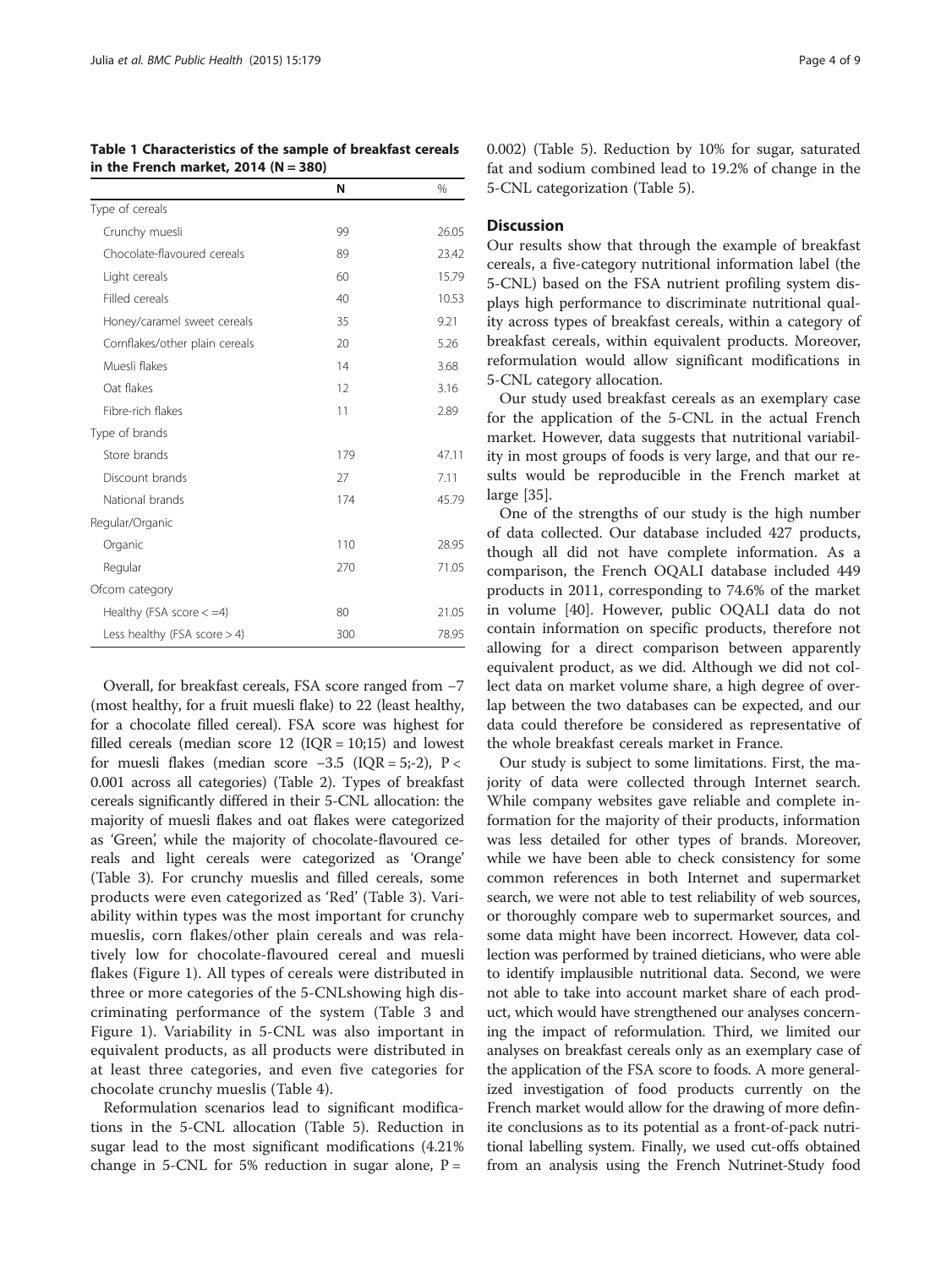|               | Crunchy mueslis                | Chocolate-flavoured cereals | Light cereals         | <b>Filled cereals</b>    | Honey/caramel<br>sweet cereals |
|---------------|--------------------------------|-----------------------------|-----------------------|--------------------------|--------------------------------|
| $\mathbb N$   | 99                             | 89                          | 60                    | 40                       | 35                             |
| FSA score     | 9(6;13)                        | 8(7,9)                      | 8(6;11)               | 12(10;15)                | 10(7;12)                       |
| Kcal          | 440.5 (410;457.9)              | 373.7 (370;383)             | 374.95 (368.8;390)    | 434.6 (420.5;441.5)      | 376.9 (372.1;381.1)            |
| Carbohydrates | 63.8 (60.3;67)                 | 78 (75;82)                  | 76 (72.4;77.8)        | 67 (65.7;69.5)           | 86 (80.1;86)                   |
| Simple sugars | 23 (20;25.7)                   | 30 (27.69;33)               | 20 (16.5;23.65)       | 29 (27.5;32.5)           | 28 (24.5;32)                   |
| Fat           | 16.2 (10.9;19.1)               | 2.7(2.4;4.5)                | 4.6(1.5;6.6)          | 15(13.1;16)              | 1.1(0.9;2.5)                   |
| Saturated fat | 6.1(2.8;8)                     | 1.4(1;1.8)                  | 1.25(0.3;3.5)         | 4.1(3.3;5.6)             | 0.2(0.2;0.4)                   |
| Sodium        | 100 (20;222)                   | 190 (120;270)               | 400 (320;453)         | 279.5 (200;300)          | 400 (140;450)                  |
| Proteins      | 8.5 (7.8;9.4)                  | 7.9(7;8.6)                  | 9.45 (8;11.25)        | 7.4(7:8)                 | 6(5.4;7)                       |
| Fibres        | 7.1(6;8)                       | 5.5(4;6.2)                  | 4(3.5;5.05)           | 4.75 (4;5.45)            | 2.8(2;4)                       |
|               | Cornflakes/other plain cereals | Muesli flakes               | Oat flakes            | <b>Fibre-rich flakes</b> | Pvalue                         |
| $\mathbb N$   | 20                             | 14                          | 12                    | 11                       |                                |
| FSA score     | 8(3;8.5)                       | $-3.5$ $(-5,-2)$            | $-3.5$ $(-5,-0.5)$    | $2(-4;7)$                | < 0.001                        |
| Kcal          | 374.25 (368.55;378.4)          | 355.95 (340.4;373.5)        | 358.65 (343.75;385.6) | 367.5 (330.5;383.6)      | < 0.001                        |
| Carbohydrates | 82.6 (81;84)                   | 63.15 (58.6;67.7)           | 58.5 (56.6;65.8)      | 69 (65;75.7)             | < 0.001                        |
| Simple sugars | 7.5(4.5;8.6)                   | 18.05 (10.6;24.8)           | 1.9(1.1;8.8)          | 18 (4.5;24)              | < 0.001                        |
| Fat           | 1.05(1;1.65)                   | 7.35(5.5;9.3)               | 7.75 (6.8;9.1)        | 4(2.9;6)                 | < 0.001                        |
| Saturated fat | $0.3$ $(0.2;0.55)$             | 1.3(1;1.6)                  | 1.4(1.1;1.7)          | 0.7(0.5;4)               | < 0.001                        |
| Sodium        | 620 (245;750)                  | 25 (8;100)                  | 7(1;310)              | 460 (350;620)            | < 0.001                        |
| Proteins      | 7.95 (7.6;8)                   | 9.3(8.1;11.3)               | 12.4 (10.6;13.85)     | 11(8;14)                 | < 0.001                        |
| Fibres        | 3.4 (3.05;3.75)                | 10.65 (8;12)                | 10.25 (6.9;12)        | 10(9;27)                 | < 0.001                        |

<span id="page-4-0"></span>Table 2 Nutritional characteristics of breakfast cereals according to type of breakfast cereals (N = 380)

Values are median (interquartile range). P value obtained with Kruskall-Wallis tests across all categories.

composition data, which reflects foods consumed in France, but not the French food market. Modification of the cut-offs might modify some results. However, as distribution in the continuous FSA score appeared homogenous, effect of the modification of the cut-off would be of limited impact.

Variability in nutritional composition of breakfast cereals observed in our sample, both across cereal type and within a type are in line with results from the OQALI [\[9](#page-8-0)]. As in our study, variability in nutritional composition was higher for crunchy mueslis compared with chocolate-flavoured cereals [[9\]](#page-8-0). However, the study

| Table 3 Distribution across categories of the 5-CNL nutritional information system according to type of breakfast |  |
|-------------------------------------------------------------------------------------------------------------------|--|
| cereals $(N = 380)$                                                                                               |  |

|                                | Nutritional information category |                          |           |                          |                          |         |
|--------------------------------|----------------------------------|--------------------------|-----------|--------------------------|--------------------------|---------|
|                                | Green                            | Yellow                   | Orange    | Pink                     | Red                      |         |
|                                | N(%)                             | N(%)                     | N(%)      | N(%                      | N(%)                     | Pvalue  |
| Crunchy mueslis                | 11(11.1)                         | 9(9.1)                   | 46 (46.5) | 27(27.3)                 | 6(6.1)                   | < 0.001 |
| Chocolate-flavoured cereals    |                                  | 8(9.0)                   | 75 (84.3) | 6(6.7)                   | $\overline{\phantom{a}}$ |         |
| Light cereals                  | 3(5.0)                           | 7(11.7)                  | 43 (71.7) | 7(11.7)                  | $\overline{\phantom{a}}$ |         |
| Filled cereals                 | ۰                                | $\overline{\phantom{a}}$ | 15(37.5)  | 18 (45.0)                | 7(17.5)                  |         |
| Honey/caramel sweet cereals    | ٠                                | 2(5.7)                   | 23(65.7)  | 10(28.6)                 | $\overline{\phantom{a}}$ |         |
| Cornflakes/other plain cereals | 4(20.0)                          | 1(5.0)                   | 14(70.0)  | 1(5.0)                   | $\overline{\phantom{a}}$ |         |
| Muesli flakes                  | 11(78.6)                         | 2(14.3)                  | 1(7.1)    | $\sim$                   | $\overline{\phantom{a}}$ |         |
| Oat flakes                     | 8(66.7)                          | 2(16.7)                  | 2(16.7)   | $\overline{\phantom{a}}$ | $\overline{\phantom{a}}$ |         |
| Fibre-rich flakes              | 3(27.3)                          | 3(27.3)                  | 5(45.5)   | $\overline{\phantom{a}}$ | $\overline{\phantom{a}}$ |         |

P value obtained from Chi square test.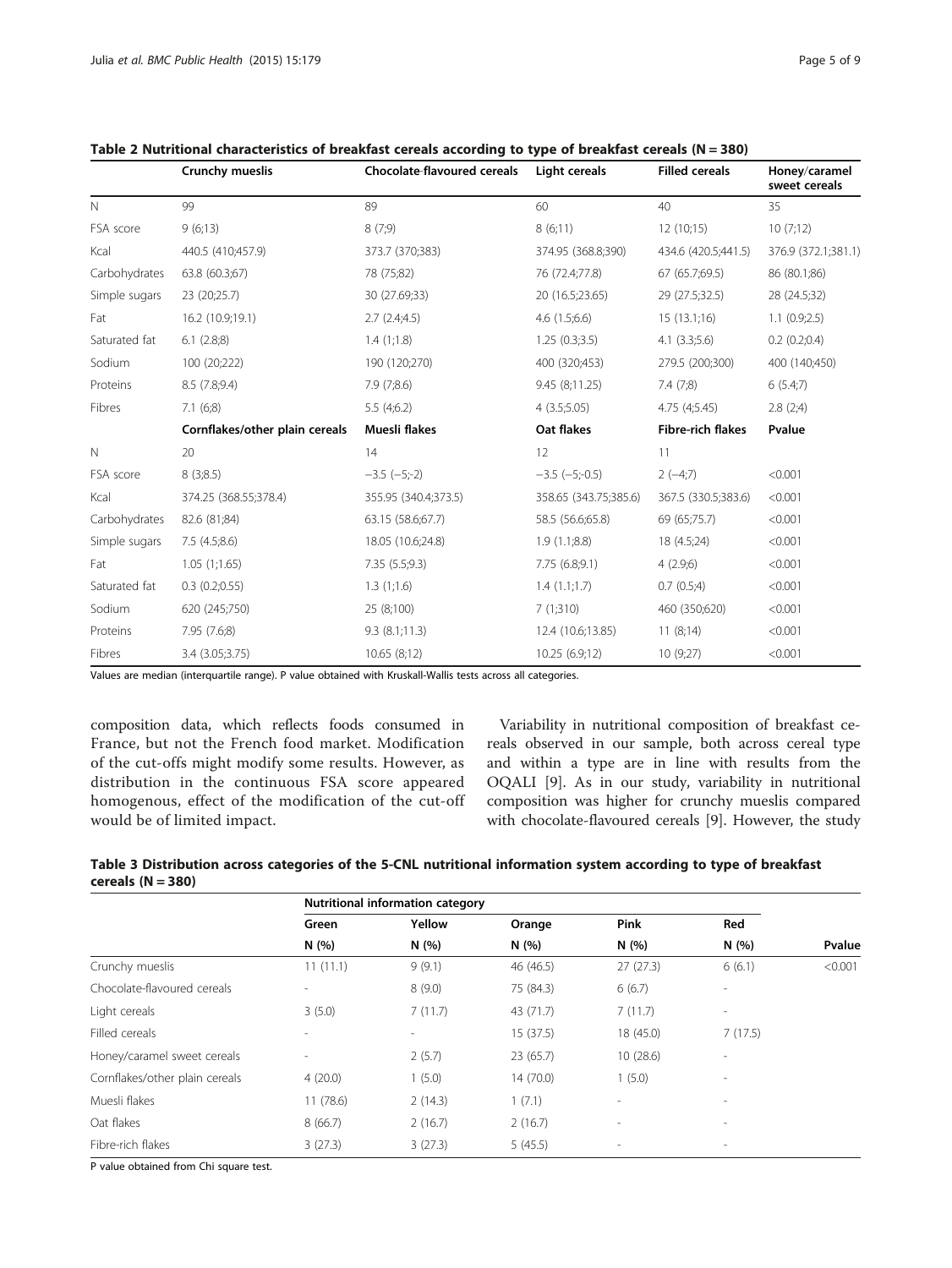<span id="page-5-0"></span>

percentile + 1.5 \*(Inter-quartile range)). The circles are individual outlier points.

| Table 4 Distribution across categories of the 5-CNL nutritional information system for matching products |  |  |
|----------------------------------------------------------------------------------------------------------|--|--|
|----------------------------------------------------------------------------------------------------------|--|--|

|                                        | Nutritional information category |         |           |                          |         |              |
|----------------------------------------|----------------------------------|---------|-----------|--------------------------|---------|--------------|
|                                        | Green                            | Yellow  | Orange    | Pink                     | Red     |              |
|                                        | N(%)                             | N (%)   | N (%)     | N (%)                    | N (%)   | <b>Total</b> |
| Crunchy mueslis                        |                                  |         |           |                          |         |              |
| Chocolate crunchy muesli               | 1(2.9)                           | 1(2.9)  | 12 (34.3) | 17 (48.6)                | 4(11.4) | 35           |
| Fruit crunchy muesli                   | 9(24.3)                          | 4(10.8) | 20 (54.1) | 4(10.8)                  |         | 37           |
| Nuts crunchy muesli                    | 9(60.0)                          | 4(26.7) | 2(13.3)   | Ĭ.                       |         | 15           |
| Chocolate-flavoured cereals            |                                  |         |           |                          |         |              |
| Chocolate wheat flakes                 | 1(4.5)                           | 1(4.5)  | 18 (81.8) | 2(9.1)                   |         | 22           |
| Chocolate puffed rice                  |                                  | 1(7.7)  | 10 (76.9) | 2(15.4)                  |         | 13           |
| Chocolate puffed cereal                |                                  | 3(15.0) | 17 (85.0) | $\overline{\phantom{a}}$ |         | 20           |
| Light cereals                          |                                  |         |           |                          |         |              |
| Chocolate light cereals                |                                  | 2(15.4) | 9(69.2)   | 2(15.4)                  |         | 13           |
| Fruit light cereals                    | 1(9.1)                           | 1(9.1)  | 9(81.8)   |                          |         | 11           |
| Unflavoured light cereals              |                                  | 1(11.1) | 8(88.9)   |                          |         | 9            |
| Filled cereals                         |                                  |         |           |                          |         |              |
| Cereals filled with milk chocolate     |                                  |         | 3(33.3)   | 2(22.2)                  | 4(44.4) | 9            |
| Cereals filled with chocolate hazelnut |                                  |         | 5(31.3)   | 11(68.8)                 |         | 16           |
| Honey/caramel sweet cereals            |                                  |         |           |                          |         |              |
| Honey corn balls                       |                                  | 1(9.1)  | 7(63.6)   | 3(27.3)                  |         | 11           |
| Cornflakes/other plain cereals         |                                  |         |           |                          |         |              |
| Corn flakes                            | 4(19.0)                          | 1(4.8)  | 15 (71.4) | 1(4.8)                   |         | 21           |

Breakfast cereals ( $N = 380$ ).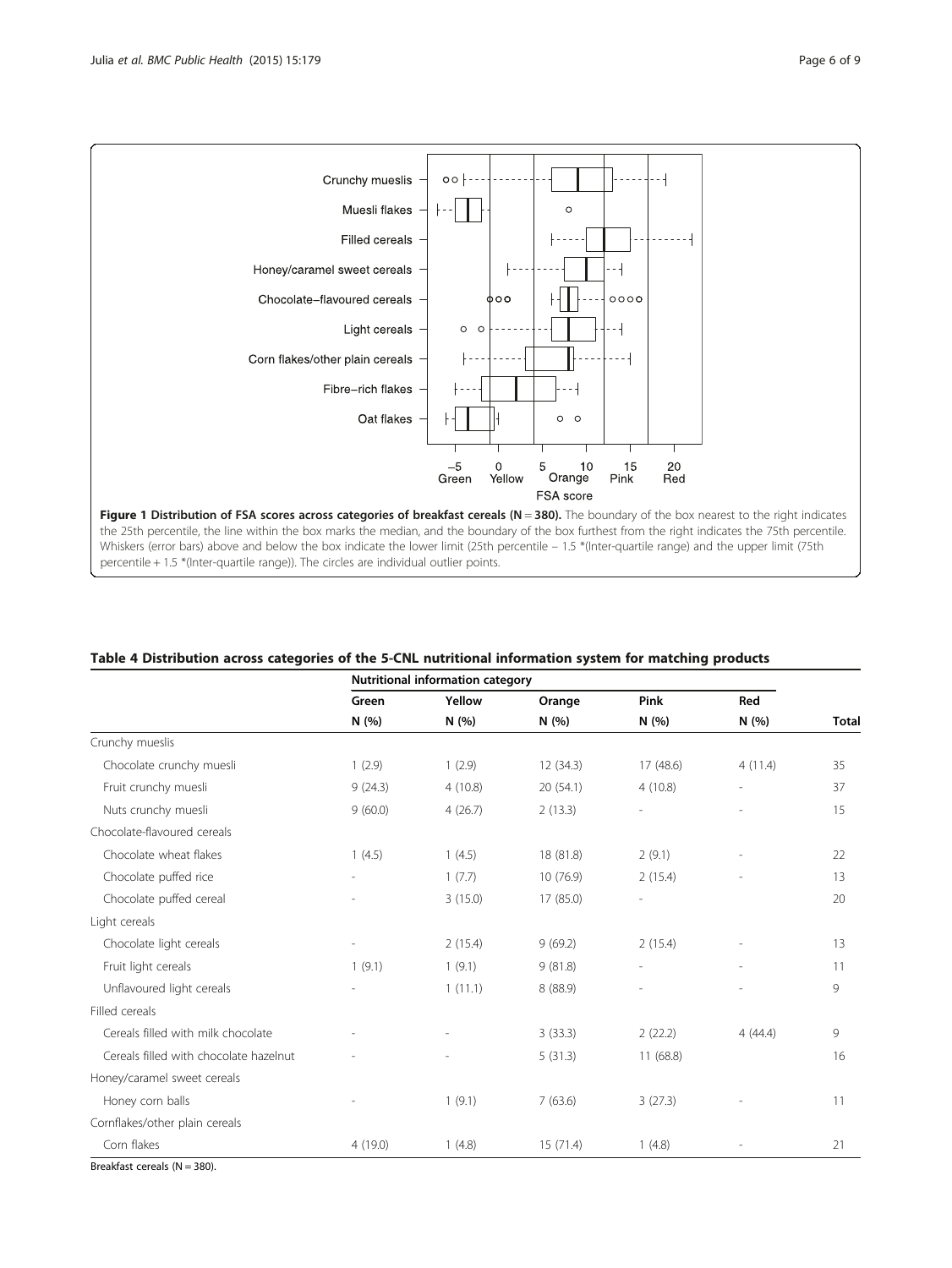|                                                                           | Nutritional information category |                     |                                                            |                    |                     |                     |          |                                                                                                                                                                                                                                                                          |
|---------------------------------------------------------------------------|----------------------------------|---------------------|------------------------------------------------------------|--------------------|---------------------|---------------------|----------|--------------------------------------------------------------------------------------------------------------------------------------------------------------------------------------------------------------------------------------------------------------------------|
|                                                                           | Green                            | Yellow              | Orange                                                     | Pink               | Red                 | Change Pvalue       |          |                                                                                                                                                                                                                                                                          |
|                                                                           | N(%)                             | N(%)                | N(%)                                                       | N(%)               | N(%)                | N(%)                |          | Number of cereals in each category with change in labeling                                                                                                                                                                                                               |
| Baseline                                                                  | 40 (10.5)                        | 34 (8.9)            | 224 (58.9)                                                 | 69 (18.2)          | $13(3.4) -$         |                     |          |                                                                                                                                                                                                                                                                          |
| -5% Sugar                                                                 |                                  | 42 (11.1) 39 (10.3) | 223 (58.7)                                                 | 64 (16.8)          |                     | $12(3.2)$ $16(4.2)$ | 0.002    | Honey/caramel sweet cereals ( $N = 6$ ), crunchy muesli ( $N = 3$ ), chocolate-flavoured cereals<br>$(N = 2)$ , filled cereals $(N = 2)$ , light cereals $(N = 2)$ , muesli flakes $(N = 1)$                                                                             |
| -5% Sodium                                                                | 40 (10.5) 36 (9.5)               |                     | 223 (58.7)                                                 | 68 (17.9)          | $13(3.4)$ 3 $(0.8)$ |                     | 0.22     | Light cereals (N = 1), fibre-riche cereals (N = 1), corn flakes/other plain cereals (N = 1)                                                                                                                                                                              |
| -5% Saturated fat                                                         | 41 (10.8)                        | 34 (8.9)            | 226(59.5)                                                  | 67(17.6)           | 12(3.2) 6(1.6)      |                     | 0.19     | crunchy muesli (N = 2), filled cereals (N = 2), light cereals (N = 2)                                                                                                                                                                                                    |
| -5% Sugar and Sodium                                                      |                                  |                     | 42 (11.1) 41 (10.8) 221 (58.2) 64 (16.8) 12 (3.2) 18 (4.7) |                    |                     |                     | 0.0008   | Honey/caramel sweet cereals (N = 6), crunchy muesli (N = 3), chocolate-flavoured cereals (N = 2),<br>filled cereals (N = 2), light cereals (N = 2), muesli flakes (N = 1), fibre-riche cereals (N = 1), corn<br>flakes/other plain cereals $(N = 1)$                     |
| -5% Saturated fat<br>and Sodium                                           | 41 (10.8) 36 (9.5)               |                     | 225 (59.2) 66 (17.4) 12 (3.2) 9 (2.4)                      |                    |                     |                     | 0.0559   | filled cereals (N = 3), crunchy muesli (N = 2), light cereals (N = 2), fibre-riche cereals (N = 1),<br>corn flakes/other plain cereals $(N = 1)$                                                                                                                         |
| -5% Saturated fat<br>and Sugar                                            |                                  |                     | 43 (11.3) 39 (10.3) 225 (59.2) 62 (16.3) 11 (2.9) 22 (5.8) |                    |                     |                     | < 0.0001 | Honey/caramel sweet cereals (N = 6), crunchy muesli (N = 5), filled cereals (N = 4),<br>light cereals (N = 4), chocolate-flavoured cereals (N = 2), muesli flakes (N = 1)                                                                                                |
| -5% Saturated fat,<br>Sodium and Sugar                                    |                                  |                     | 43 (11.3) 41 (10.8) 223 (58.7) 62 (16.3) 11 (2.9) 24 (6.3) |                    |                     |                     | < 0.0001 | Honey/caramel sweet cereals (N = 6), crunchy muesli (N = 5), filled cereals (N = 4), light cereals<br>$(N = 4)$ , chocolate-flavoured cereals $(N = 2)$ , muesli flakes $(N = 1)$ , fibre-riche cereals $(N = 1)$ ,<br>corn flakes/other plain cereals $(N = 1)$         |
| $-10%$ Sugar                                                              |                                  |                     | 43 (11.3) 48 (12.6) 219 (57.6) 61 (16.1) 9 (2.4)           |                    |                     | 36(9.5)             | < 0.0001 | Honey/caramel sweet cereals (N = 9), crunchy muesli (N = 8), filled cereals (N = 7),<br>chocolate-flavoured cereals (N = 6), light cereals (N = 4), muesli flakes (N = 1),<br>corn flakes/other plain cereals $(N = 1)$                                                  |
| $-10\%$ Sodium                                                            |                                  |                     | 40 (10.5) 46 (12.1) 224 (58.9)                             | 59 (15.5) 11 (2.9) |                     | 26(6.8)             | < 0.0001 | Light cereals (N = 1), fibre-riche cereals (N = 1), corn flakes/other plain cereals (N = 1)                                                                                                                                                                              |
| -10% Saturated fat                                                        | 41 (10.8) 37 (9.7)               |                     | 225 (59.2)                                                 | 68 (17.9)          | 9(2.4)              | 14(3.7)             | 0.0058   | crunchy muesli (N = 5), filled cereals (N = 5), light cereals (N = 3), chocolate-flavoured cereals (N = 1)                                                                                                                                                               |
| $-10\%$ Sugar and Sodium 43 (11.3) 65 (17.1) 213 (56.1) 50 (13.2) 9 (2.4) |                                  |                     |                                                            |                    |                     | 64 (16.8)           | < 0.0001 | Light cereals ( $N = 14$ ), chocolate-flavoured cereals ( $N = 13$ ), crunchy muesli<br>$(N = 12)$ , filled cereals $(N = 10)$ , honey/caramel sweet cereals $(N = 10)$ ,<br>fibre-riche cereals (N = 2), corn flakes/other plain cereals (N = 2), muesli flakes (N = 1) |
| -10% Saturated<br>fat and Sodium                                          |                                  |                     | 41 (10.8) 49 (12.9) 226 (59.5) 56 (14.7) 8 (2.1)           |                    |                     | 40 (10.5) < 0.0001  |          | filled cereals (N = 9), light cereals (N = 9), crunchy muesli (N = 8), chocolate-flavoured<br>cereals (N = 5), honey/caramel sweet cereals (N = 5), fibre-riche cereals (N = 2),<br>corn flakes/other plain cereals ( $N = 2$ )                                          |
| -10% Saturated<br>fat and Sugar                                           |                                  |                     | 44 (11.6) 51 (13.4) 221 (58.2) 57 (15)                     |                    | 7(1.8)              | 49 (12.9)           | < 0.0001 | crunchy muesli (N = 14), filled cereals (N = 10), honey/caramel sweet cereals (N = 9),<br>chocolate-flavoured cereals ( $N = 8$ ), light cereals ( $N = 6$ ), corn flakes/other plain cereals<br>$(N = 1)$ , muesli flakes $(N = 1)$                                     |
| –10% Saturated fat.<br>Sodium and Sugar                                   |                                  |                     | 44 (11.6) 68 (17.9) 210 (55.3) 52 (13.7) 6 (1.6)           |                    |                     | 73 (19.2)           | < 0.0001 | Light cereals (N = 16), crunchy muesli (N = 16), chocolate-flavoured cereals (N = 15), filled cereals<br>$(N = 11)$ , honey/caramel sweet cereals $(N = 10)$ , fibre-riche cereals $(N = 2)$ , corn flakes/other<br>plain cereals ( $N = 2$ ), muesli flakes ( $N = 1$ ) |

<span id="page-6-0"></span>Table 5 Distribution across categories of the 5-CNL and change from baseline distribution according to product reformulation

Breakfast cereals  $(N = 380)$ .

P value obtained with Bapkhar's tests.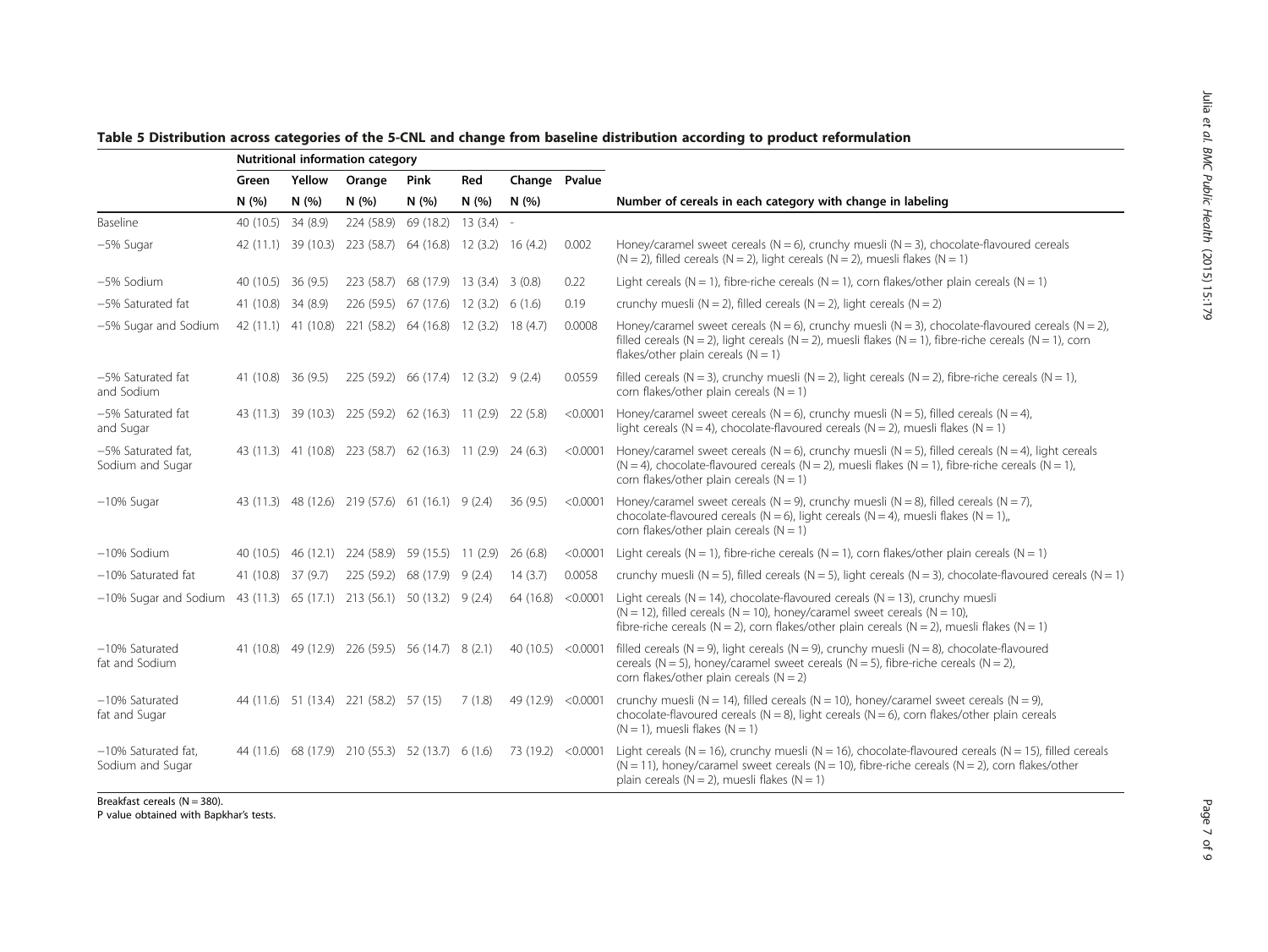<span id="page-7-0"></span>from Goglia et al. took into account nutrients one by one, and did not provide a comprehensive validated estimate of nutritional quality of breakfast cereals. Our results suggest that the variability of nutritional composition observed for each nutrient is adequately reflected in the FSA score.

The FSA score was initially designed to categorize foods in two categories: 'Healthy' (for foods with FSA scores <4) and 'Less healthy' (for foods with FSA scores ≥4) [[37,41\]](#page-8-0). Such classification has been validated in the British food environment [[23\]](#page-8-0) and in the New Zealand food environment [\[42](#page-8-0)]. Using this dichotomized tool, Devi et al. were able to identify differences in nutritional quality across types of cereals [\[8](#page-8-0)]. On the whole, 74% of breakfast cereals were considered as 'Healthy', the percentage ranging from 42% for 'cereals for kids' to 100% for 'oats' [\[8](#page-8-0)]. As the 'Healthy' category corresponds to the 'Green' and 'Yellow' categories combined, such dichotomization would allow for some discrimination across types of cereals in our sample, or even within a category, but would not be so efficient in discriminating the nutritional quality of equivalent products: for example, all chocolate filled cereals would be categorized as 'less healthy'. Use of multiple categories ensures a higher discrimination performance of the 5-CNL. Moreover, some have argued that the use of binary scores tends to induce the idea of 'good' and 'bad' foods, promoting dichotomous thinking [\[43\]](#page-8-0).

Research on front-of-package nutrition labelling suggests that simple nutrition formats, giving a single global estimate of the nutritional quality of the food are more easily understood by consumers, more particularly among subjects with lower educational levels [\[44-46](#page-8-0)]. Moreover, they appear to be more appropriate for use in real purchase situations as they are fast to identify and understand by consumers [[47\]](#page-8-0). The simple format of the 5-CNL would therefore be another argument of its performance.

Cereal reformulation, and more generally, improvement in food supply can be regarded as a public health initiative, as it can lead to significant improvement in nutrient intake of the population [\[48\]](#page-8-0). The French public health nutrition program (Programme National Nutrition Santé, PNNS), aims also at improving quality of the food supply, by signed charters of improvements in nutritional quality with manufacturers. However, the monitoring of nutritional quality of breakfast cereals in France between 2008 and 2011 showed significant improvements in sugars only for filled cereal (−7%) and crunchy mueslis (−10%); in sodium only in light cereals (−28%); and no improvement of fat content [\[40\]](#page-8-0).

Foodstuff labelling can entice manufacturers to reformulate their products [[17](#page-8-0)]. Impact can be differential depending on the type of labelling information displayed [[17\]](#page-8-0). Indeed, while introduction of the 'Daily Intake

Guide' on Australian breakfast cereals did not lead to any significant change in nutritional quality of breakfast cereals [\[10\]](#page-8-0), the 'Pick the tick' in new Zealand led to an average 61% reduction in salt content of breakfast cereals [[49\]](#page-8-0). Format of the label could in part explain such contrasting results: the 'Daily Intake Guideline' label gave complex nutrient-by-nutrient information similar to the GDAs, while the 'Pick the tick' label was a single label indicating the product as 'healthy'. Our results suggest that the implementation of the 5-CNL in France could lead to substantial product reformulation, as even minor reformulations would lead to significant modifications in 5-CNL categorization.

## Conclusion

Our study supports a five-category nutritional information label to discriminate between breakfast cereals. The 5-CNL would therefore be a useful tool to rapidly and easily inform consumer information about nutritional quality of foods and to stimulate product reformulation by manufacturers in the French context.

## Additional file

[Additional file 1: Table S1.](http://www.biomedcentral.com/content/supplementary/s12889-015-1522-y-s1.doc) FSA score computation and CNL5 labeling attribution.

#### Abbreviations

FSA: Food Standards Agency; OfCom: Office of Communication; PNNS: Programme National Nutrition Santé; 5-CNL: Five-colour nutritional information label.

#### Competing interest

The authors declare they have no competing interests.

#### Authors' contributions

CJ wrote the statistical analysis plan, analysed the data, and drafted and revised the paper. EKG participated in statistical analysis plan, analysed the data and critically revised the paper for important intellectual content. CM SP PD MT analysed the data and critically revised the paper for important intellectual content. SH designed data collection tools, implemented the study, monitored data collection for the whole study, and critically revised the draft paper for important intellectual content. All authors have read and approved the final manuscript.

#### Acknowledgements

We thank Charlotte Voetglin and Cédric Agaesse who participated in data collection (dietitian), and Nathalie Arnault, Fabien Szabo (statisticians).

#### Received: 25 November 2014 Accepted: 11 February 2015 Published online: 25 February 2015

#### References

- 1. AFSSA. Synthèse de l'Etude Individuelle Nationale des Consommations Alimentaires 2 (INCA 2) 2006–2007. 2009. Maison-Alfort, AFSSA. Direction de l'évaluation des risques nutritionnels et sanitaires .Ref Type: Report.
- 2. AFSSA. Etude individuelle nationale des comportements alimentaires (INCA2) 2006–2007. 2009. Ref Type: Report.
- 3. Bertrais S, Luque MLP, Preziosi P, Fieux B, de Flot MT, Galan P, et al. Contribution of ready-to-eat cereals to nutrition intakes in French adults and relations with corpulence. Ann Nutr Metab. 2000;44:249–55.
- 4. Deshmukh-Taskar PR, Radcliffe JD, Liu Y, Nicklas TA. Do breakfast skipping and breakfast type affect energy intake, nutrient intake, nutrient adequacy,